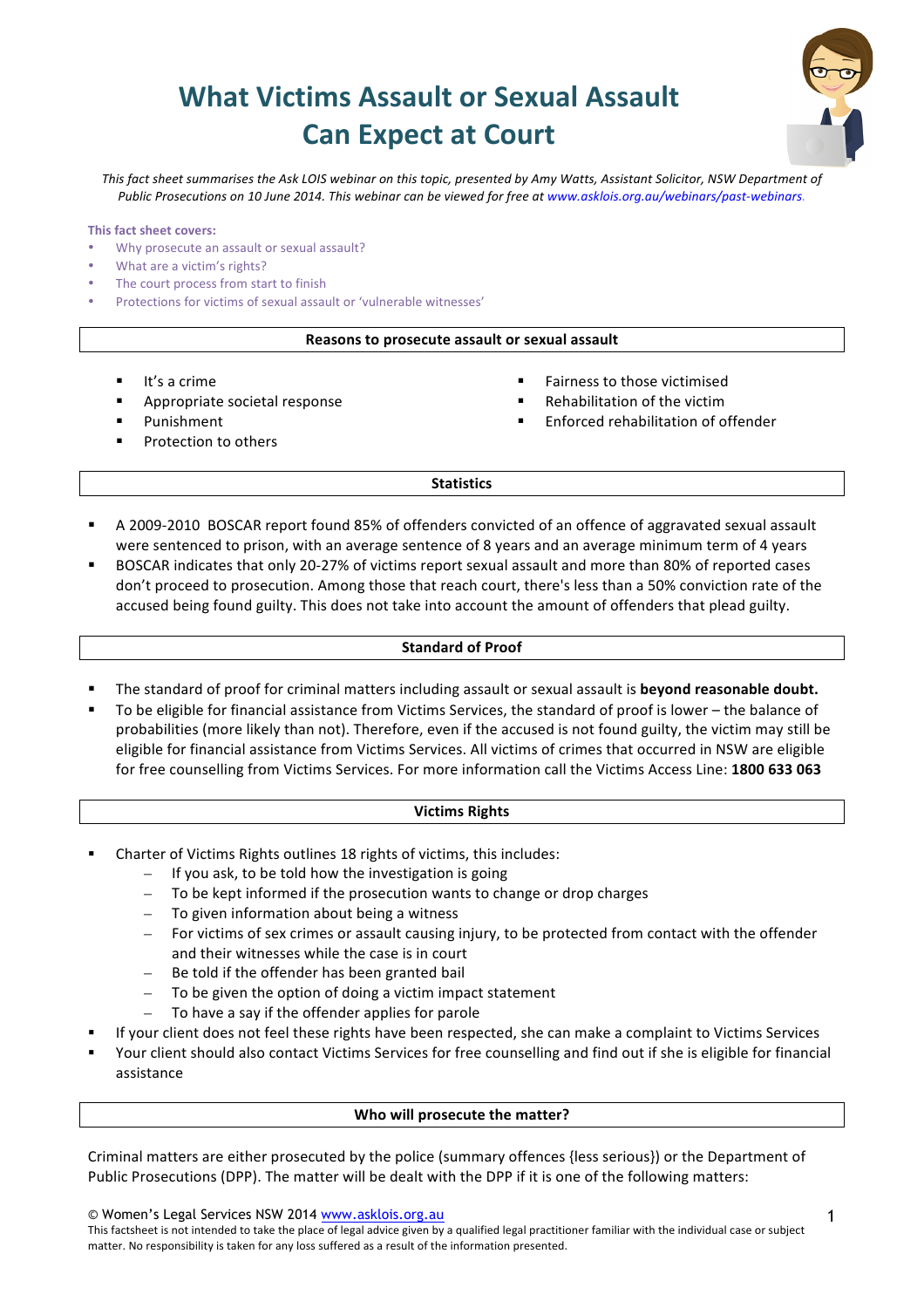- 1. If it is an **indictable** {more serious} matter: ie, the penalty is more than 2 years imprisonment or if there are multiple charges and the sum of their penalty is more than 5 years imprisonment
- 2. If it is a child sexual assault matter (even if the victim is now an adult)
- 3. If a police officer is the accused



# **Pre-committal (before the committee hearing)**

- Police brief sent to DPP and the Defence Police issue disclosure certificate & DPP take over proceedings
- DPP will go through screening sheet to see if the correct charges are laid, if there is sufficient evidence, what additional evidence is needed to proceed etc.
- Accused and his/her legal representative read brief and tell DPP who they wish to call evidence from at committal
- Section 93 *Criminal Procedure Act 1986* is the complainant required for cross examination at committal? (vulnerable persons barred from appearance at committal)

# **Committal hearing process**

A committal hearing is like a mini-trial to see if there is enough evidence for the case to go to trial

# **If the defendant pleads guilty**

The matter goes to sentencing

# **If the defendant pleads not guilty**

- There will either be a paper committal (decided based on documentary evidence only) or if the evidence itself is not strong enough, the defence will call witness/es
- If the Magistrate considers the evidence is NOT sufficient, the matter is dismissed
- If the Magistrate considers the evidence IS sufficient, the matter committed for trial &
	- o Bail is considered
	- $\circ$  Arraignment in District Court where the accused formally pleads guilty or not guilty, if accused pleads guilty, a date is set for sentencing, if the accused pleads not guilty, a date is set for trial.

## **Trial hearing process**

## **Guilty Plea**

- Date set for sentence
- Pre sentence report
- § Bail considered
- § Sentenced

© Women's Legal Services NSW 2014 www.asklois.org.au

This factsheet is not intended to take the place of legal advice given by a qualified legal practitioner familiar with the individual case or subject matter. No responsibility is taken for any loss suffered as a result of the information presented.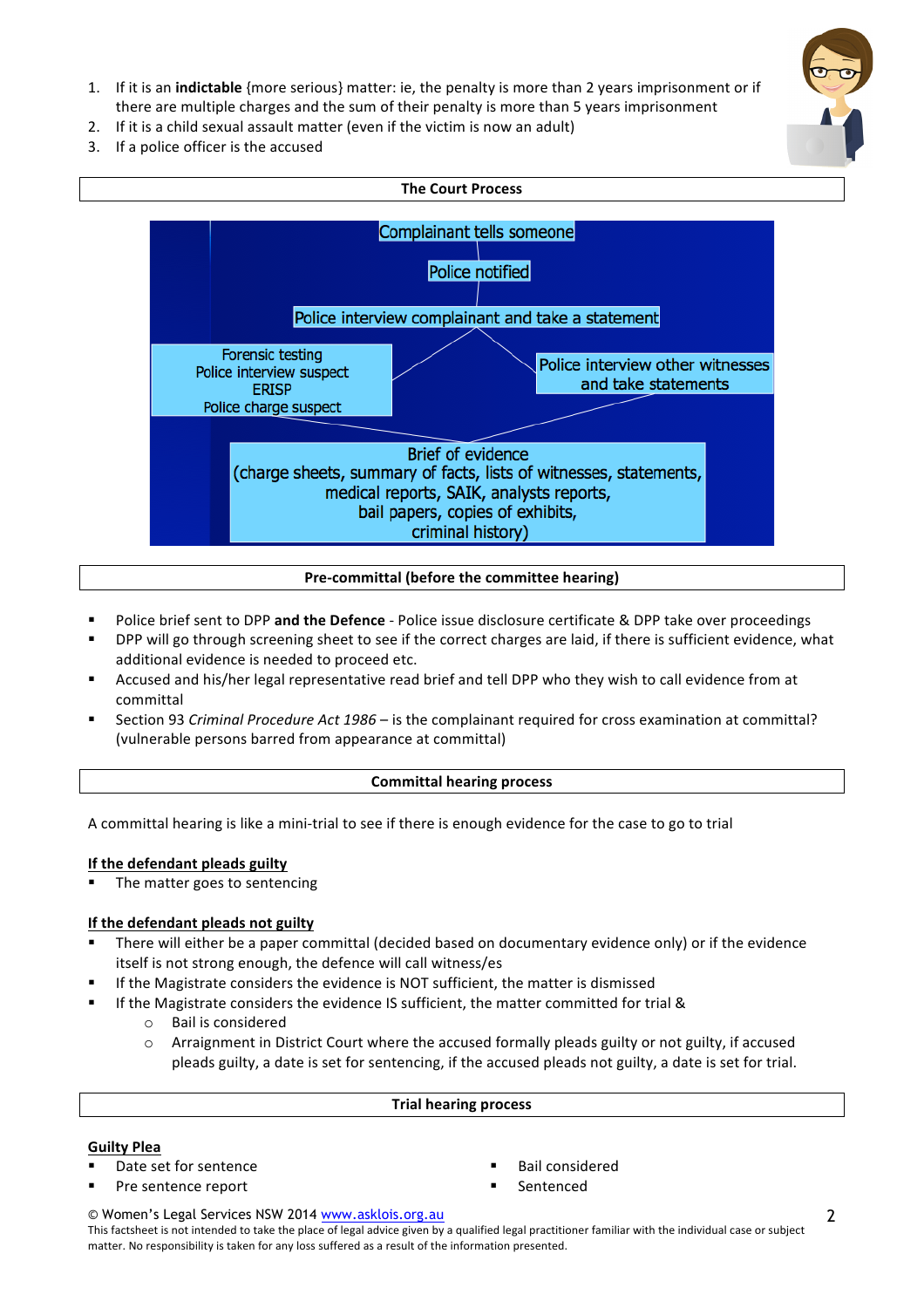# **Not Guilty Plea**

- § Jury
- empanelled or judge alone
- Closed court
- Mandatory non publication order
- § CCTV
- Guilty? Sentenced
- Not guilty? Released

## **Trial Procedure**

- **■** Jury empanelled
- List of witnesses read to the court
- Judges comments to jury
- Crown's opening address
- Crown witnesses called (evidence in chief, cross examination, re examination)
- Defence opening address
- Defence witnesses called
- Closing addresses
- Judges summing up and directions to jury
- Jury retire
- § Verdict

## **Court of Criminal Appeal**

# **Found guilty by a jury**

- Conviction appeal
- Or
- Conviction and sentence appeal
- Or
- Sentence appeal

## **Conviction**

- Allowed (New trial or conviction quashed and no re-trial)
- Or
- § Dismissed

# **Pleaded guilty**

- Conviction and sentence appeal
- Or
- Sentence appeal

## **Sentence**

- Allowed (sentence varied)
- Or § Dismissed

At appeal – complainant and  $/$  or witnesses not usually called but there are some exceptions

## **Provisions for sexual assault complainants**

- § CCTV/screens
- Support people
- Restrictions on improper questions
- No cross examination by unrepresented accused
- Sensitive Evidence Provisions
- Sexual assault communications privilege
- Closed courts (discretionary)
- Pre-trial hearings (case management)
- Non publication orders (name, evidence etc)
- Use of electronic recordings or transcripts in retrials
- § Communication aids
- 

## **Evidence relating to sexual experience**

- Section 293 Criminal Procedure Act: evidence that says or implies a victim has had or lacks sexual experiences or activities is inadmissible
- However there are a number of exceptions. Eg, if the evidence of a victim's sexual reputation relates directly to alleged sexual assault in question or is a part of a related event, or if it relates to a relationship she was in with the accused at the time of the alleged sexual assault, or relates to whether, for example, a

© Women's Legal Services NSW 2014 www.asklois.org.au This factsheet is not intended to take the place of legal advice given by a qualified legal practitioner familiar with the individual case or subject matter. No responsibility is taken for any loss suffered as a result of the information presented.